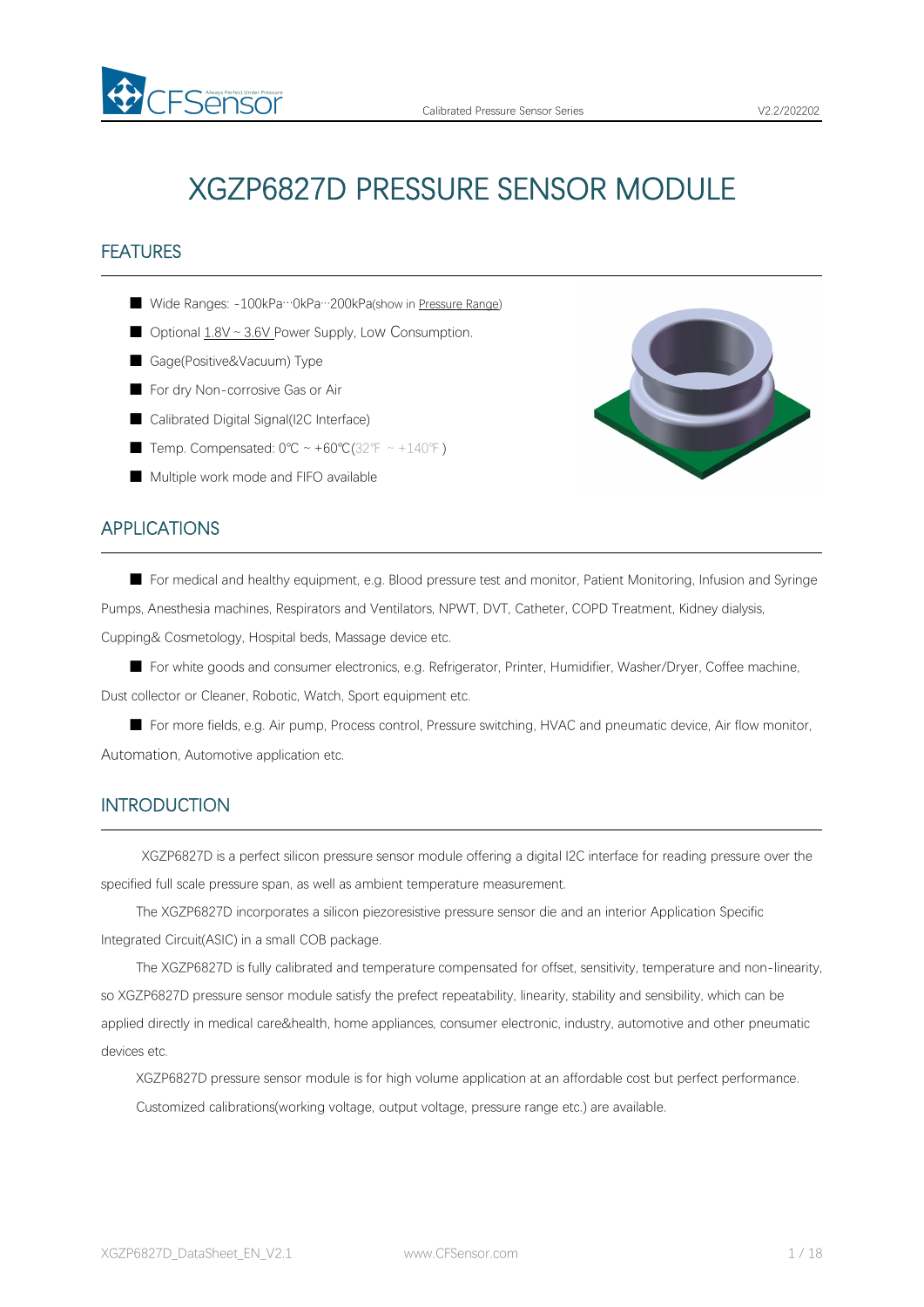

# PERFORMANCE PARAMETER

Unless otherwise specified, measurements were taken with a a temperature of 25±1℃ and humidity ranging from 25 % ~ 85%RH.

|                                 | Item                                  | Data                        | <b>Unit</b>                |  |  |
|---------------------------------|---------------------------------------|-----------------------------|----------------------------|--|--|
|                                 | Available Pressure Range <sup>1</sup> | $-1000200$                  | kPa                        |  |  |
|                                 | Power Supply <sup>2</sup>             | 1.8V                        | Vdc                        |  |  |
|                                 | <b>Current Consumption</b>            | $6\,$                       | uA(@OSR_P=1024X)           |  |  |
|                                 | ADC Resolution <sup>3</sup>           | 24                          | Bit                        |  |  |
|                                 | SDA/SCL pull up resistor              | 4.7                         | Kohm                       |  |  |
|                                 | ESD HBM                               | 4000                        | $\vee$                     |  |  |
| Accuracy <sup>4</sup>           | 10kPa < Pressure ≤ 200kPa             | $\pm 0.5$                   | %Span                      |  |  |
|                                 | Pressure ≤10kPa                       | ±2.0                        |                            |  |  |
|                                 | Long Term Stability <sup>5</sup>      | ±0.5                        | %Span                      |  |  |
|                                 | Over Pressure <sup>6</sup>            | 2X                          | Rated                      |  |  |
|                                 | Burst Pressure                        | 3X                          | Rated                      |  |  |
| Compensation Temp. <sup>8</sup> |                                       | $0 \sim 60/32 \sim 140$     | $\mathrm{C}/\mathrm{F}$    |  |  |
|                                 | Operating Temp. <sup>9</sup>          | $-40 \sim 100/-40 \sim 212$ | $^{\circ}$ C/ $^{\circ}$ F |  |  |
|                                 | Storage Temp.                         | $-40 \sim 125/-40 \sim 257$ | $\mathrm{C}/\mathrm{F}$    |  |  |
|                                 | Response Time <sup>10</sup>           | 2.5                         | mS                         |  |  |

1 Pressure Range(Operating pressure): The available pressure range including variousspan, not a specific pressure range. 2 Power supply: The default test voltage value: 3.3V, optional power supply voltage range:1.8~3.6V; For better accuracy, please specify the working voltage as order guide.

3 ADC Resolution:The ADC resolution is defined as the smallest incremental voltage that can be recognized and thus causes a change in the digital output.

4 Accuracy: The max. deviation in output from ideal transfer function at any pressure or temperature over the specified ranges, units are in percent of full scale span (%FSS), which mainly consists of: Offset and Span Shift;Linearity(Non-linearity); Repeatability; Pressure Hsteresis ; TcOffset and TcSpan.

4.1. The accuracy in table is the typical output accuracy during specified pressure range. Contact factory for higher accuracy requirement(e.g  $\pm$ 0.5%Span) if need.

4.2 Non-linearity(Linearity): the deviation of measured output from "Best Straight Line" through three points (Offset pressure, FS pressure and ½ FS pressure)at constant temperature.

4.3 Repeatability: the deviation of measured output when the same pressure is applied continuously, with pressure approaching from the same direction within the specified operating pressure range,under the same operating conditions.

4.4 Pressure Hysteresis: the deviation of measured output at any pressure within the specified range, when this pressure is applied continuously, with pressure approaching from opposite directions within the specified operating pressure range, under the same operating conditions.

4.5 TcOffset (TCO:Temp. Coefficient of Offset): the deviation of measured output with minimum rated pressure applied, over the temperature range of 0° to 60°C, relative to 25°C.

4.6 TcSpan (TCS:Temp. Coefficient of Span): the deviation of measured output over the temperature range of 0° to 60°C, relative to 25°C.

5. Long Term Stability: the sensor's output deviation when subjected to 1000 hours pressure test.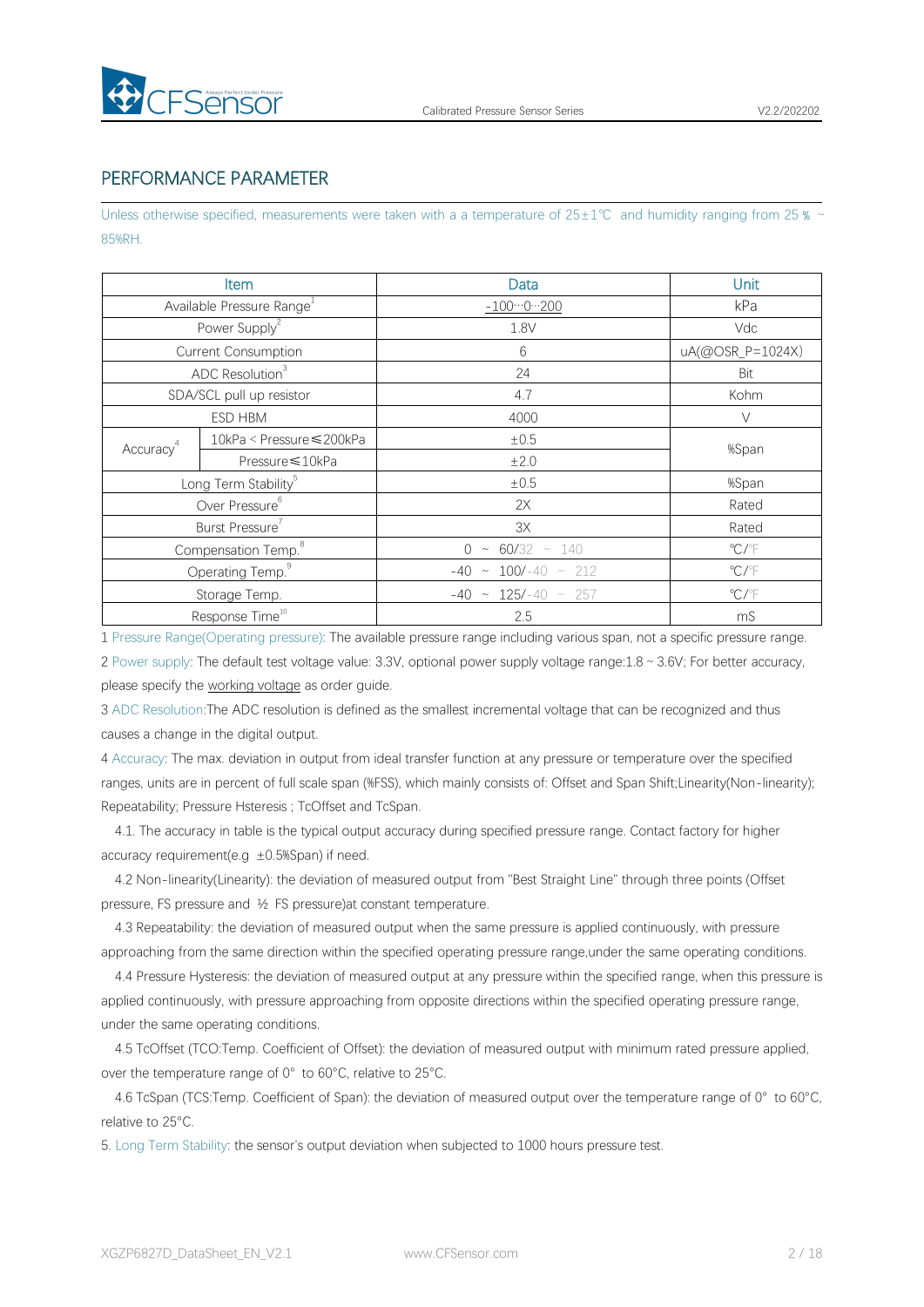6. Over Pressure (Proof pressure): the maximum pressure which may be applied without causing durable shifts of the electrical parameters of the sensing element and remain the specification once pressure is returned to the operating

7. Burst Pressure: the maximum pressure which may be applied without causing damage to the sensing die or leaks; The sensor should not be expected to recover function after exposure to any pressure beyond the burst pressure.

8. Compensated Temperature: the temperature range over which the sensor have an output proportional to pressure within the specified performance limits.

9. Operating Temperature (or Ambient Temperature): the temperature range over which the sensor have an output proportional to pressure but may not remain within the specified performance limits.

10. Response Time: it is defined as the time for the incremental change in the output from 10% to 90% of of its final value when subjected to a specified step change in pressure.

| Parameter                  | Min.  | Typ. | Max.           | Unit         | <b>Notes</b>                       |
|----------------------------|-------|------|----------------|--------------|------------------------------------|
| Power Supply               | 1.8   | 3.3  | 3.6            | $\vee$       |                                    |
| Working Temp.              | $-20$ |      | 85             | $^{\circ}$ C |                                    |
| Standby Current            |       | 100  | 250            | nA           | Sleep statue in 25°C               |
| Max.Average.Current        |       |      | 0.6            | mA           | Constant measnurement              |
| LDO Output                 | 1.58  | 1.67 | 1.85           | $\vee$       |                                    |
| <b>PSRR</b>                | 17    |      |                | dB           | $VDD=1.8V$                         |
|                            | 32    |      |                | dB           | $VDD = 2.0V$                       |
| Start Time                 |       |      | $\mathbf 1$    | ms           | power-on to start of communication |
|                            |       |      | 2.5            | ms           | power-on to start of measurement   |
| Response Time              |       |      | 0.5            | ms           | Sleep state to start communication |
|                            |       |      | $\overline{2}$ | ms           | Sleep state to start measurement   |
| Temp. Meas. Range          | $-40$ |      | 150            | $\mathrm{C}$ | Interior temp. sensor              |
| <b>IIC Clock Frequency</b> |       |      | 400            | KHz          |                                    |

# ELECTRICAL CHARACTERISTICS(ASIC)

FSensor Prefect Under Pressure

pressure range.

# CRICUIT DIAGRAM

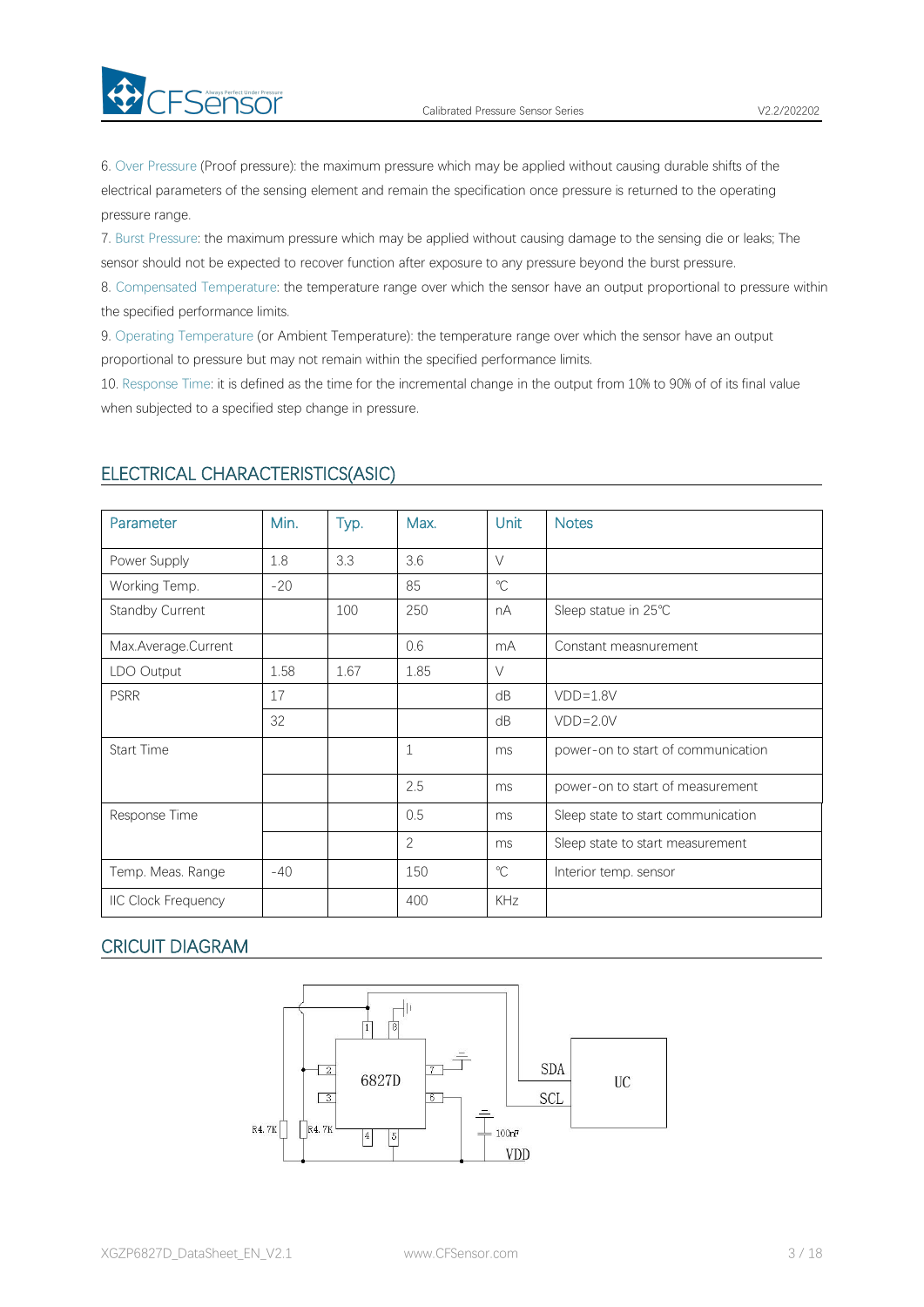

# DIMENSION (Unit:mm)



| PIN | Name       | 1/0 | Function                            |
|-----|------------|-----|-------------------------------------|
| 1   | SCL        | I   | IIC serial clock input pin          |
| 2   | <b>SDA</b> | I/0 | IIC serial bi-directional input pin |
| 3   | <b>INT</b> | 0   | Interrupt output (data ready)       |
| 4   | NС         |     | NO Connect                          |
| 5   | VDD        | T   | Power supply                        |
| 6   | VDD T O    | I   | Power Supply for I/O Circuit        |
| 7   | GND        | T   | Ground                              |
|     |            |     | Ground                              |



# CROSS SECTION FOOTPRINT(REFERENCE)





#### Notes:

- 1.Implement ESD protection during whole soldering and assembly process.
- 2.Overload voltage(max.3.6Vdc) may burn the ASIC and cause the sensor fail throughly.
- 3. More detalis about soldering and storage etc., refer to [Overall](#page-7-0) notes.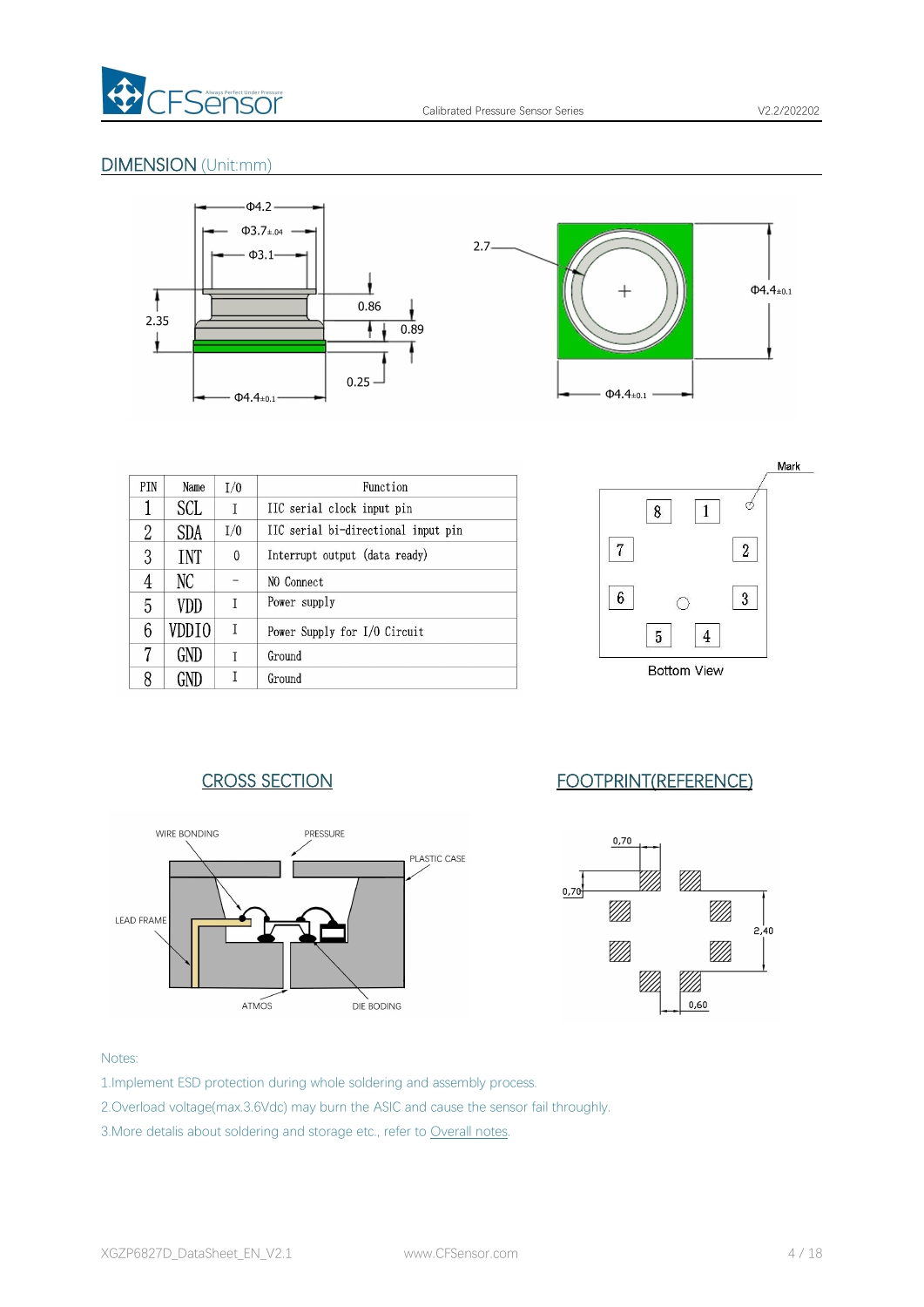

# ORDER GUIDE



Note: Any custom requirement, please remark herewith Part number(e.g custom pressure range etc,.)

# <span id="page-4-0"></span>ROUTINE PRESSURE RANGE

Notes: Unit conversion: 1000hPa=1000mbar≈750mmHg≈100kPa≈14.5PSI≈10mH<sub>2</sub>O≈1bar=0.1MPa;

| <b>Pressure Range (kPa)</b>                                           | <b>Pressure Range</b> (by other units)                    | <b>Part Number</b> |  |  |  |  |  |
|-----------------------------------------------------------------------|-----------------------------------------------------------|--------------------|--|--|--|--|--|
| $0 \sim 20$                                                           | $0 \sim 200$ mbar / $0 \sim 150$ mmHg<br>XGZP6827D 020KPG |                    |  |  |  |  |  |
| $0 \sim 40$                                                           | $0 \sim 400$ mbar / $0 \sim 300$ mmHg                     | XGZP6827D 040KPG   |  |  |  |  |  |
| $0 \sim 100$                                                          | $0 \sim 1$ bar /0 ~ 14.5PSI                               | XGZP6827D 100KPG   |  |  |  |  |  |
| $-100 \sim 0$                                                         | $-1 \sim$ 0 bar / $-14.5 \sim$ 0 PSI                      | XGZP6827D 100KPGN  |  |  |  |  |  |
| $-40 \sim 40$                                                         | $-400 \sim 400$ mbar / $-300 \sim 300$ mmHg               | XGZP6827D 040KPGPN |  |  |  |  |  |
| Other higher pressure range or custom pressure span, consult CFSensor |                                                           |                    |  |  |  |  |  |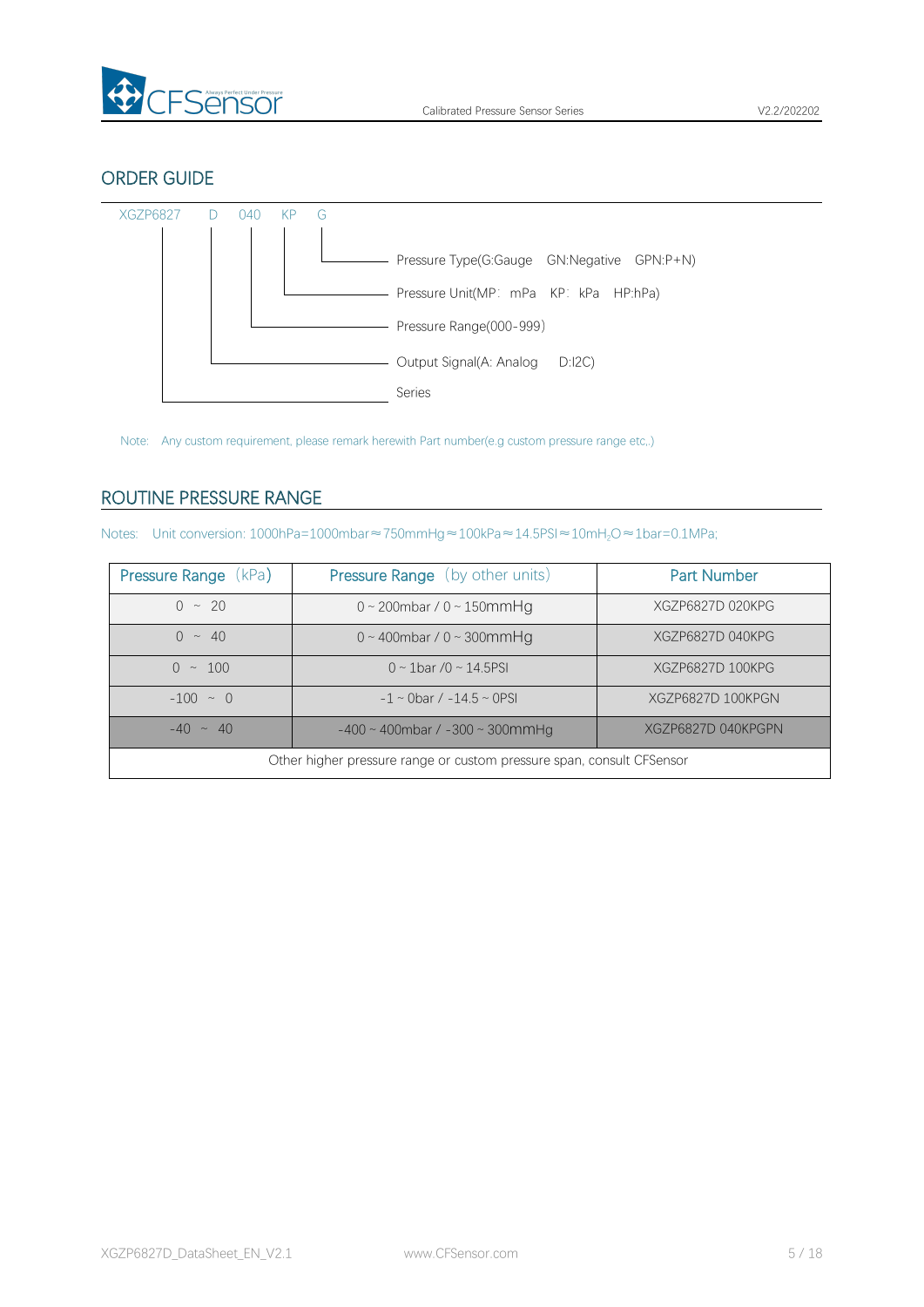

# I2C INTERFACE

The I2C bus uses SCL and SDA as signal lines, both of which are connected to VDD through pull-up resistors (typ.value: 4.7K) and remain high level when not communicating. I2C device factory setting slave address: 0X38



Write 0xE1 0x08 0x00 to sensor address 0x70 to set XGZP6827D to enable the calibration calculation function of pressure value and temperature value; write 0xAC 0x77 0x00 to sensor address 0x70 to notify XGZP6827D to start a pressure value and temperature value measurement .

0x70 means the default 7bits I2C sensor slave device address is 0x38, and the last 1bit is 0 means the master device MCU writes the slave device.

The write address is  $0 \times 38 \leq 1 + 0 = 0 \times 70$ , the read address is  $0 \times 38 \leq 1 + 1 = 0 \times 71$ 

# Read Operation

(a) 8bit status word can be read atany time



The status of the sensor is judged by the Status byte read from the sensor. For details, please refer to

Table 3. Bit description of status word.

(b) When the FIFO is disabled, after sending the 0xAC 0x77 0x00 command, wait for the end of the

sensor measurement, and then read the 20bit pressure and 20bit temperature measurement data.

| Slave<br>-S l<br>Addr |  | $\mathbf{v}$ | <b>Status</b> | A <sub>k</sub> | <b>Pressure</b><br>Dat<br>[19:12] | $\mathsf{A}$ | <b>Pressure</b><br>Dat [11:4] | $\overline{A}$ | Pressure<br>Dat<br>[3:0] | <b>Temp</b><br>Dat<br>[19:16] | $\mathsf{A}$ | <b>Temp</b><br>Dat<br>[15:8] | AI | <b>Temp</b><br>Dat<br>[7.0] | N | P |  |
|-----------------------|--|--------------|---------------|----------------|-----------------------------------|--------------|-------------------------------|----------------|--------------------------|-------------------------------|--------------|------------------------------|----|-----------------------------|---|---|--|
|-----------------------|--|--------------|---------------|----------------|-----------------------------------|--------------|-------------------------------|----------------|--------------------------|-------------------------------|--------------|------------------------------|----|-----------------------------|---|---|--|

PressureDat[19:0] is the calibrated pressure value output by the sensor;

TempDat[19:0] is the calibrated temperature value.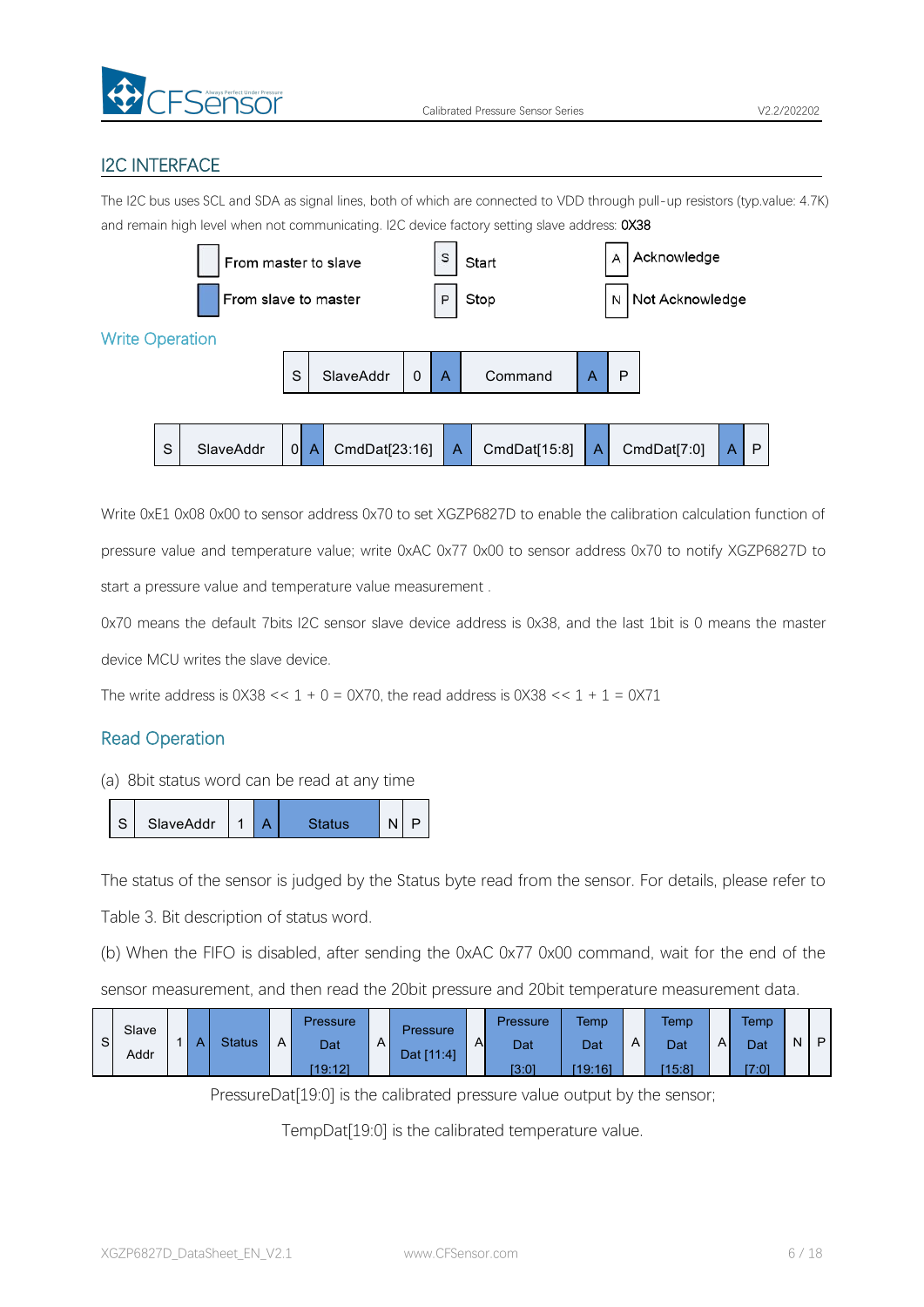

#### Table: Status of Bits

Use the I2C interface for read operation, and the valid data read always starts from the status byte (Status). The status byte reflects the state of the chip after the last command was executed.

| Bit    | Significancy                                                                   | Description                                                                                         |  |  |  |
|--------|--------------------------------------------------------------------------------|-----------------------------------------------------------------------------------------------------|--|--|--|
| Bit7   |                                                                                | 1--device busy, under measurement Status                                                            |  |  |  |
|        | (Busy indication)                                                              | 0--device idle, under sleep Status                                                                  |  |  |  |
| Bit6:5 |                                                                                | 00--present status is NOR mode;                                                                     |  |  |  |
|        | (Mode Status)                                                                  | 01--present status is CYC mode;                                                                     |  |  |  |
|        |                                                                                | 1x--present status is CMD mode.                                                                     |  |  |  |
| Bit4   | CRC_flag<br>0--Indicates that the OTP memory data integrity test (CRC) passed; |                                                                                                     |  |  |  |
|        | (Memory integrity/                                                             | 1--Indicates that the integrity test has failed, indicating that there is an error in the OTP data, |  |  |  |
|        | error flag)                                                                    | and the retention of the OTP data may be invalid.                                                   |  |  |  |
| Bit3   | (Calibration                                                                   | 0--The calibration calculation function is disabled, and the output data is the original data       |  |  |  |
|        | Enable)                                                                        | output by the ADC;                                                                                  |  |  |  |
|        |                                                                                | 1--The calibration calculation function is enabled, and the output data is the calibrated data.     |  |  |  |
| Bit2   | FIFO_Enable                                                                    | 0--FIFO function is disabled;                                                                       |  |  |  |
|        |                                                                                | 1--FIFOfunction is enabled                                                                          |  |  |  |
| Bit1   | FIFO_FULL                                                                      | 0--FIFO data is not full;                                                                           |  |  |  |
|        |                                                                                | 1--FIFO data is full                                                                                |  |  |  |
| Bit0   | FIFO_EMPTY                                                                     | 0--FIFO data is not empty;                                                                          |  |  |  |
|        |                                                                                | 1--FIFO data is empty.                                                                              |  |  |  |

# Sleep Standby

After the sensor completes the measurement, it enters the sleep standby state, and the standby power consumption is 0.1uA。

# I2C TIME DIAGRAM

The I2C interface protocol has special bus signal conditions. Start (S), stop (P) and binary data conditions are shown below. At start condition, SCL is high and SDA has a falling edge. Then the slave address is sent. After the 7 address bits, the direction control bit R/W selects the read or write operation. When a slave device recognizes that it is being addressed, it should acknowledge by pulling SDA low in the ninth SCL (ACK) cycle.

At stop condition, SCL is also high, but SDA has a rising edge. Data must be held stable at SDA when SCL is high. Data can change value at SDA only when SCL is low.

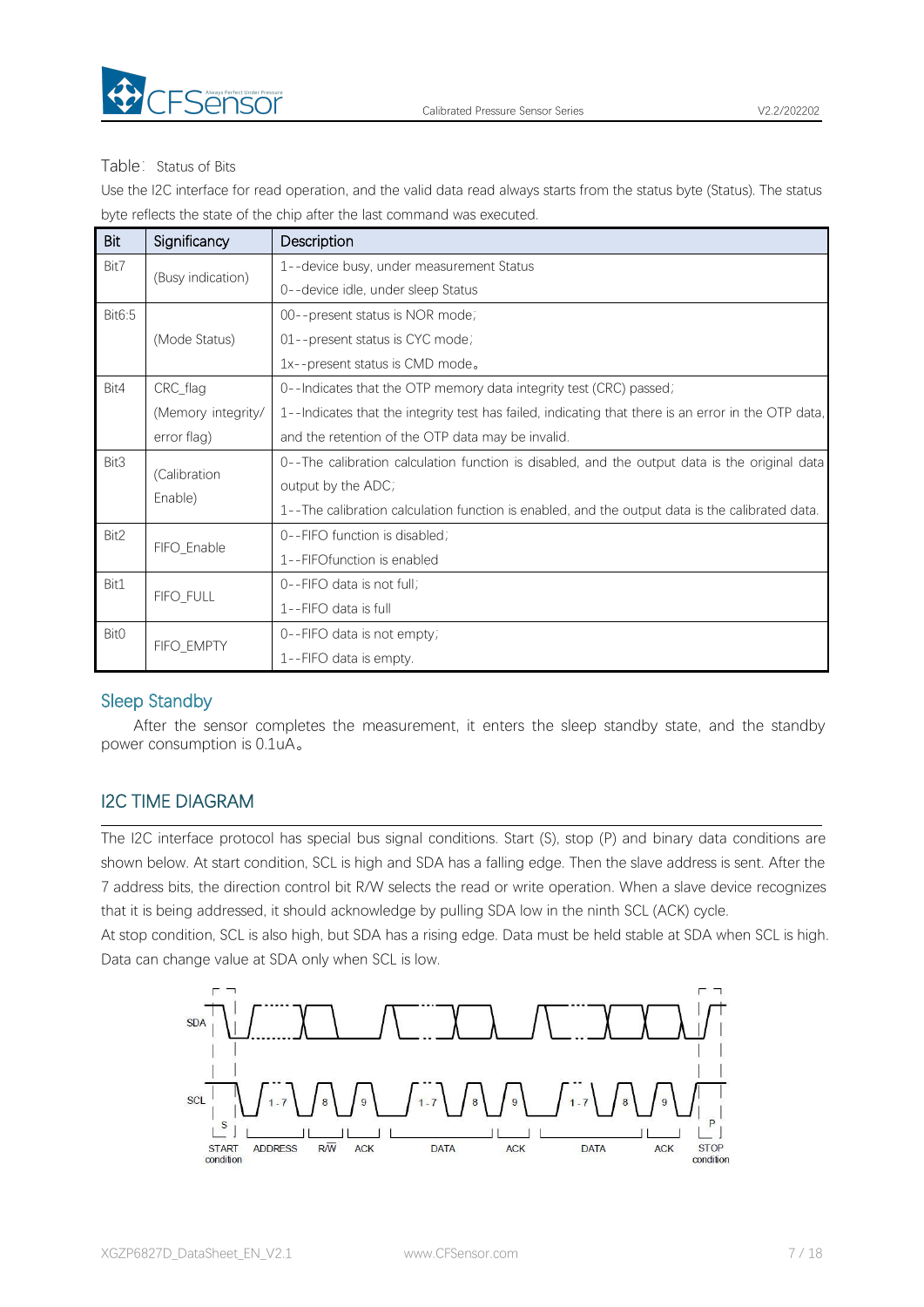

#### Conversion example:

After reading the calibration data, it is necessary to perform simple conversion on the unsigned number in the form of AD value.

For ease of understanding, assume that the calibration data read is: 0x04; 0x9B; 0xB0; 0xC5; 0x56; 0xAA. Among them, 0x04 is the status byte, if its Bit7 is 1, it means that the latest I2C is busy, and it needs to wait for a period of time; if its Bit7 is 0, it means that the device is notbusy, and data can be read. For a detailed description of each bit of the status word, see Table(Status of Bits) above.

The two bytes of 0x9B, 0xB0, and the upper 4 bits of 0xC5 are the pressure calibration values, and the lower 4 bits of 0xC5, 0x56, and 0xAA are the temperature calibration values.

The pressure calibration value is converted as follows:

Convert the two bytes of 0x9B, 0xB0 and the upper 4 bits of 0xC5 into decimal numbers as 637708. This calculation assumes that the calibration range is  $0Kpa-40Kpa$ , and the corresponding AD output is 157286.4  $\sim$ 891289.6 (15% AD ~ 85% AD), the actual pressure value = (40-0) / (891289.6 - 157286.4) \* (637708 - 157286.4)  $= 26.1809$  KPa.

The temperature calibration value is converted as follows:

The lower 4 bits of 0xC5, 0x56, and 0xAA two bytes are converted into decimal numbers as 349866, and the actual temperature value = 349866 / 1048576.0 \* 200.0 - 50.0 = 16.7316 ℃.

# <span id="page-7-0"></span>OVERALL NOTES

Unless otherwise specified, following notes are general attention or presentation for all products from CFSensor.

#### **Mounting**

The following steps is for transmitting the air pressure to sensor after sensor soldering on PCB.

- ▼ For some sensors that come with inlet tube, select the flexiable pipe to suit the pressure inlet that is firm enough to prevent the pressure leaks.
- ▼ Atmosphere hole (for Gauge type sensors) and Inlet pipe/hole can't be blocked with gel or glue etc,..
- ▼ Avoiding excessive external force operation

#### **Soldering**

Due to its small size, the thermal capacity of the pressure sensor is low. Therefore, take steps to minimize the effects of external heat. Damage and changes to characteristics may occur due to heat deformation. Use a non-corrosive resin type of flux. Since the pressure sensor is exposed to the atmosphere, do not allow flux to enter inside.

▼ Manual soldering

☉Raise the temperature of the soldering tip between 260 and 300°C/500 and 572°F (30 W) and solder within 5 seconds. ☉The sensor output may vary if the load is applied on the terminal during soldering.

- ☉Keep the soldering tip clean.
- ▼DIP soldering (DIP Terminal)

☉Keep the temperature of the DIP solder tank below 260°C/500 and solder within 5 seconds.

☉To avoid heat deformation, do not perform DIP soldering when mounting on the PCB which has a small thermal capacity.

▼Reflow soldering (SMD Terminal)

☉The recommended reflow temperature profile conditions are given below.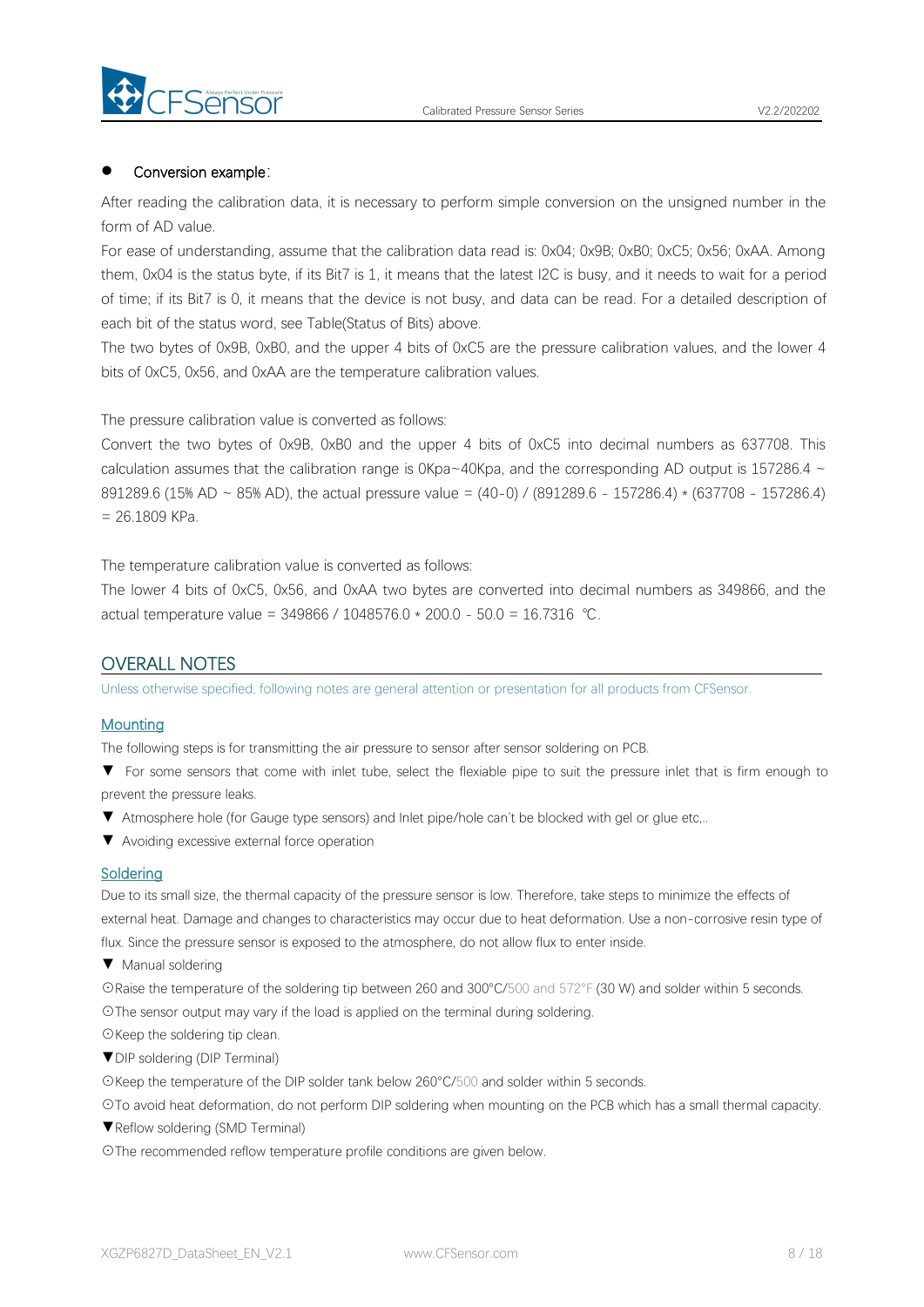





☉Self alignment may not always work as expected, therefore, please carefully note the position of the terminals and pattern. ☉The temperature of the profile is assumed to be a value measured with the PCB of the terminal neighborhood.

☉Please evaluate solderbility under the actual mounting conditions since welding and deformation of the pressure inlet port may occur due to heat stress depending on equipments or conditions.

▼ Rework soldering

☉Complete rework at a time.

☉Use a flattened soldering tip when performing rework on the solder bridge. Do not add the flux.

☉Keep the soldering tip below the temperature described in the specifications.

- ▼ Avoid drop and rough handling as excessive force may deform the terminal and damage soldering characteristics.
- 
- ▼ Keep the circuit board warpage within 0.05 mm of the full width of the sensor.<br>▼ After soldering, do not apply stress on the soldered part when cutting or bending the circuit board.

▼ Prevent human hands or metal pieces from contacting with the sensor terminal. Such contact may cause anomalous outlets as the terminal is exposed to the atmosphere.

▼ After soldering, prevent chemical agents from adhering to the sensor when applying coating to avoid insulation deterioration of the circuit board.

#### **Connecting**

▼ Correctly wire as in the connection diagram. Reverse connection may damage the product and degrade the performance.

▼ Do not use idle terminals(N/C) to prevent damages to the sensor.

#### Cleaning

▼ Since the pressure sensor is exposed to the atmosphere, do not allow cleaning fluid to enter inside from atmosphere hole (for Gauge type sensors) and inlet pipe.

▼ Avoid ultrasonic cleaning since this may cause breaks or disconnections in the wiring.

#### **Environment**

▼Please avoid using or storing the pressure sensor in a place exposed to corrosive gases (such as the gases given off by organic solvents, sulfurous acid gas, hydrogen sulfides, etc.) which will adversely affect the performance of the pressure sensor chip.

▼Since this pressure sensor itself does not have a water-proof construction(even available media can be liquid), please do not use the sensor in alocation where it may be sprayed with water, etc.

▼Avoid using the pressure sensors in an environment where condensation may form. Furthermore, its output may fluctuate if any moisture adhering to it freezes.

▼The pressure sensor is constructed in such a way that its output will fluctuate when it is exposed to light. Especially when pressure is to be applied by means of a transparent tube, take steps to prevent the pressure sensor chip from being exposed to light.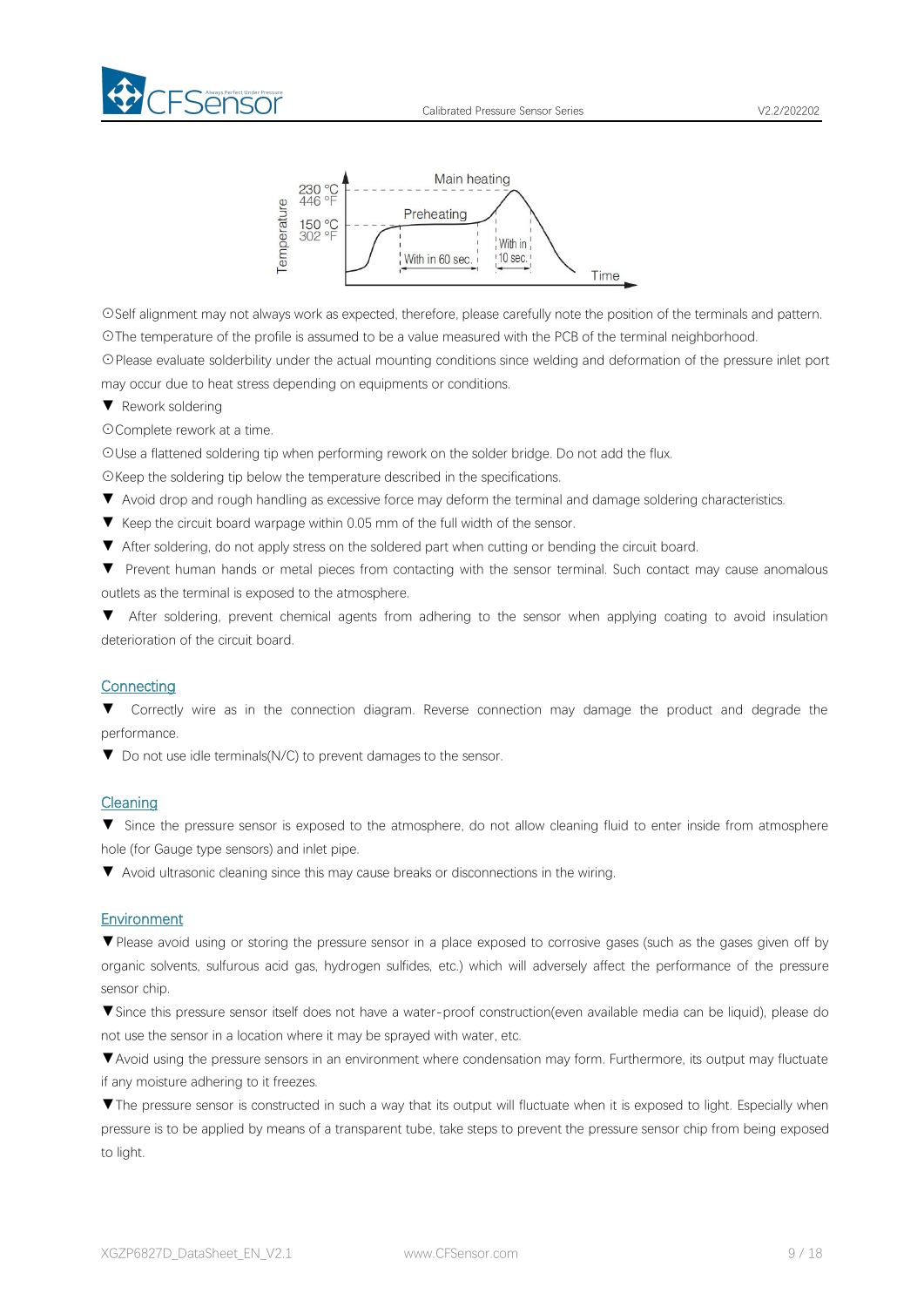



▼Avoid using pressure sensor where it will be susceptible to ultrasonic or other high-frequency vibration.

▼ Please keep the sensors sealed using static shielding bags on storage. The PINs of sensor(if have) may be black by oxidation under atmosphere environment if the materials include the oxidizable material, althought it wouldn't affect the sensor performance.

#### More Precautions

▼That using the wrong pressure range or mounting method mayresult in accidents.

▼The only direct pressure medium you can use is non-corrosive gas or air as illuminated above(Note: some sensors are compatible with liquid media). The use of other media, in particular, corrosive gases and liquid (organic solvent based, sulfurous acid based, and hydrogen sulfide based, etc.) or contains foreign substances will cause malfunction and damage.<br>Please do not use them and check with CFSensor.

▼The pressure sensor is positioned inside the pressure inlet. Never poke wires orother foreign matter through the pressure inlet since they may damage the sensor or block the inlet. Avoid use when the atmospheric pressure inlet(only for Gauge type pressure sensor) is blocked.

▼ Use an operating pressure which is within the rated pressure range. Using a pressure beyond this range may cause damage.

▼Since static charge can damage the pressure sensor, bear in mind the following handling precautions.

☉When storing the pressure sensor, use a conductive material to short the pins or wrap the entire sensor in aluminum foil. Common plastic containers should not be used to store or transport the sensor since they readily become charged.

⊙ When using the pressure sensor, all the charged articles on the bench surface and the work personnel should be grounded so that any ambient static will be safely discharged.

▼Based on the pressure involved, give due consideration to the securing of the pressure sensor.

# 【 SAFETY NOTES 】

Using these sensors products may malfunction due to external interference and surges, therefore, please confirm the performance and quality in actual use. Just in case, please make a safety design on the device (fuse, circuit breaker, such as the installation of protection circuits, multiple devices, etc.), so it would not harm life, body, property, etc even amalfunction occurs. To prevent injuries and accidents, please be sure to observe the following items:

●The driving current and voltage should be used below the rated value.

●Please follow the terminal connection diagram for wiring. Especially for the reverse connection of the power supply, it will cause an accident due to circuit damage such as heat, smoke, fire, etc.

●In order to ensure safety, especially for important uses, please be sure to consider double safety circuit configuration.

●Do not apply pressure above the maximum applied pressure. In addition, please be careful not to mix foreign matter into the pressure medium. Otherwise, the sensor will be discarded, or the media will blew out and cause an accident.<br>• Be careful when fixing the product and connecting the pressure inlet. Otherwise, accidents may occur due to

scattering and the blowing out of the media.

●If the sensor come with sharp PIN, please be careful not to hurt your body when using it.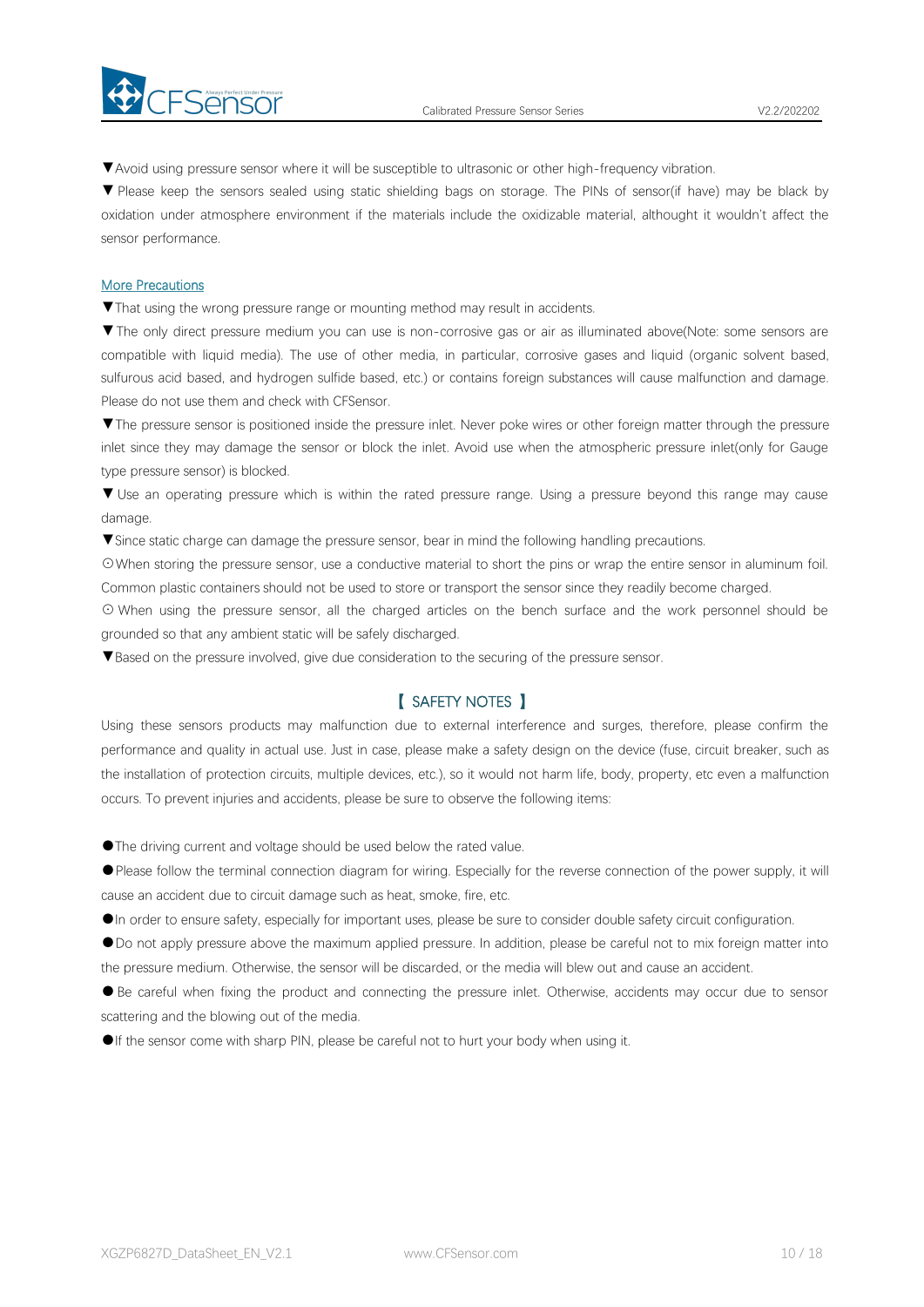

# 【 WARRANTY 】

The information in thissheet has been carefully reviewed and is believed to be accurate; however, no responsibility is assumed for inaccuracies. Furthermore, this information does not convey to the purchaser of such devices any license under the patent rights to the manufacturer. CFSensor reserves the right to make changes without further notice to any product herein. CFSensor makes no warranty, representation or guarantee regarding the suitability of its product for any particular purpose, nor does CFSensor assume any liability arising out of the application or use of any product or circuit and specifically disclaims any and all liability, including without limitation consequential or incidental damages. Typical parameters can and do vary in different applications. All operating parameters must be validated for each customer application by customer's technical experts. CFSensor does not convey any license under its patent rights nor the rights of others.

# 【 CONTACT 】

**CFSensor** 

14-15F/4Bldg High-Tech Park High-Tech Area Wuhu P.R.C.241000 Tel/Fax:+86 18226771331 Email:INFO@CFSensor.com

North America Ⅱ Europe Ⅱ Southeast Asia Ⅱ Middle East Ⅱ Latin America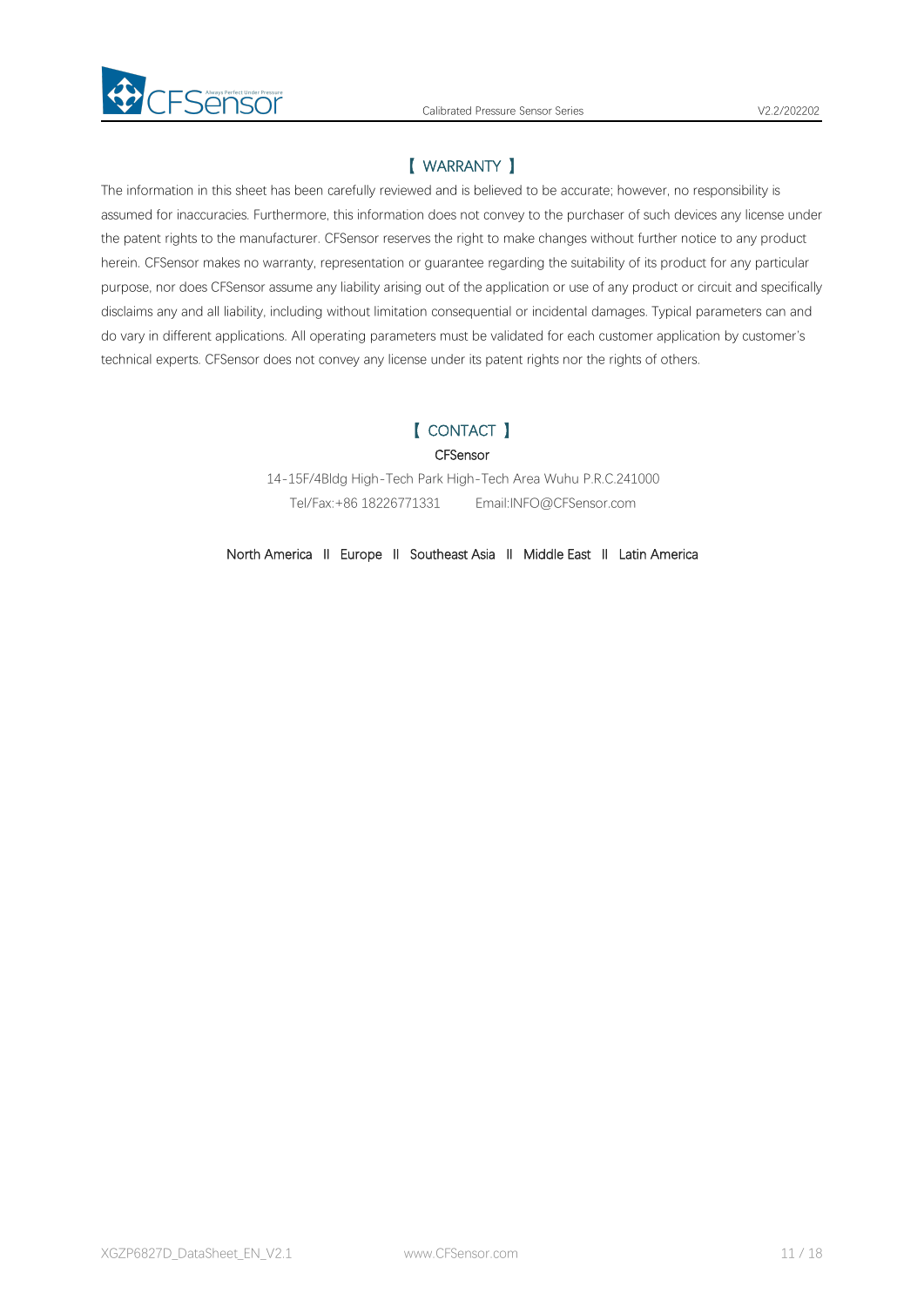

# IIC Example Code (C51 Language)

#define DELAY\_TIME 20 //Time-Delay Parameter, Can be adjusted as needed

```
sbit SCL = P4^6; //IIC clock line
sbit SDA = P4^7; //IIC data line
```
unsigned char Device Address =  $0x38 \le 1$ ; //The IIC Address of XGZP6827D

```
volatile bit XGZP6827D_IsCalibrated = 0;
```
//variable, used to mark whether XGZP6827D has activated the function of calibration float pressure =  $0.0$ , temperature =  $0.0$ ;

```
//variable, used to save the actual pressure (its unit is Pa) and actual temperature (its unit is ℃)
```

```
//Ms Time-Delay Function Ms
void I2C_Delay_Ms(unsigned char n)
{
    unsigned char i, j;
    for(i=0; i<n; i++)
         for(j=0; j<123; j++);
}
void Start(void) //IIC Start signal
{
    SDA = 1;
    I2C_Delay_Ms(DELAY_TIME);
    SCL = 1;
    I2C_Delay_Ms(DELAY_TIME);
    SDA = 0;
    I2C_Delay_Ms(DELAY_TIME);
    SCL = 0;I2C_Delay_Ms(DELAY_TIME);
}
void Stop(void) //IIC Stop signal
```

```
{
    SDA = 0;
    I2C_Delay_Ms(DELAY_TIME);
    SCL = 1;
    I2C_Delay_Ms(DELAY_TIME);
    SDA = 1;
```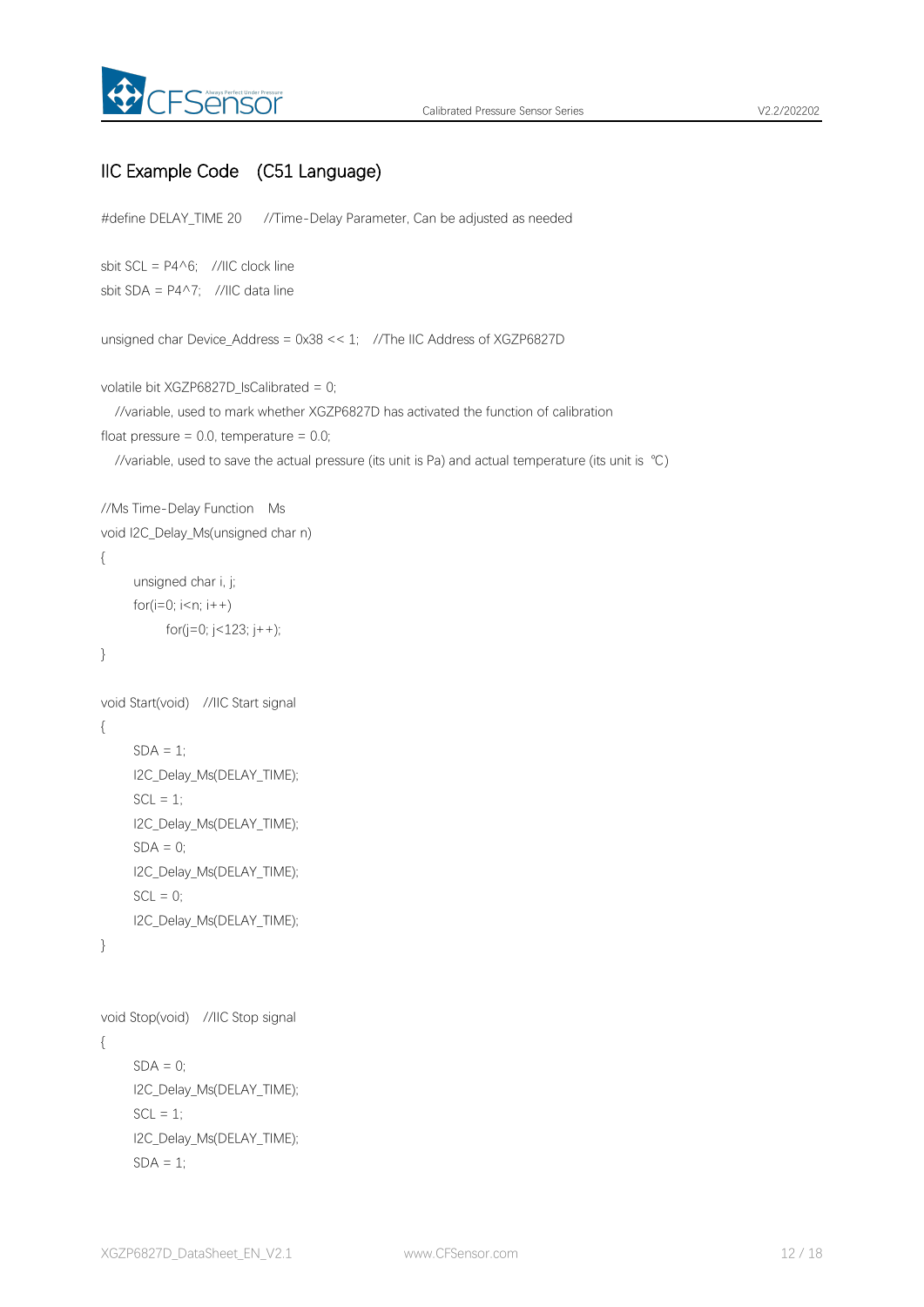

```
I2C_Delay_Ms(DELAY_TIME);
```

```
}
```

```
unsigned char Check_ACK(void) //Read ACK signal
{
    unsigned char ack;
    SDA = 1;
    I2C_Delay_Ms(DELAY_TIME);
    SCL = 1;
    I2C_Delay_Ms(DELAY_TIME / 2);
    ack = SDA;
    I2C_Delay_Ms(DELAY_TIME / 2);
    SCL = 0;
    I2C_Delay_Ms(DELAY_TIME);
    return ack;
}
void Send_ACK(void) //Send ACK signal
{
    SDA = 0;
    I2C_Delay_Ms(DELAY_TIME);
    SCL = 1;
    I2C_Delay_Ms(DELAY_TIME);
    SCL = 0;
    I2C_Delay_Ms(DELAY_TIME);
    SDA = 1;
    I2C_Delay_Ms(DELAY_TIME);
}
void Send_NACK(void) //Send NACK signal
{
    SCL = 0;
    SDA = 1;
    I2C_Delay_Ms(DELAY_TIME);
    SCL = 1;
    I2C_Delay_Ms(DELAY_TIME);
    SCL = 0;
    I2C_Delay_Ms(DELAY_TIME);
}
void SendByte(unsigned char byte1) //Send one byte
{
```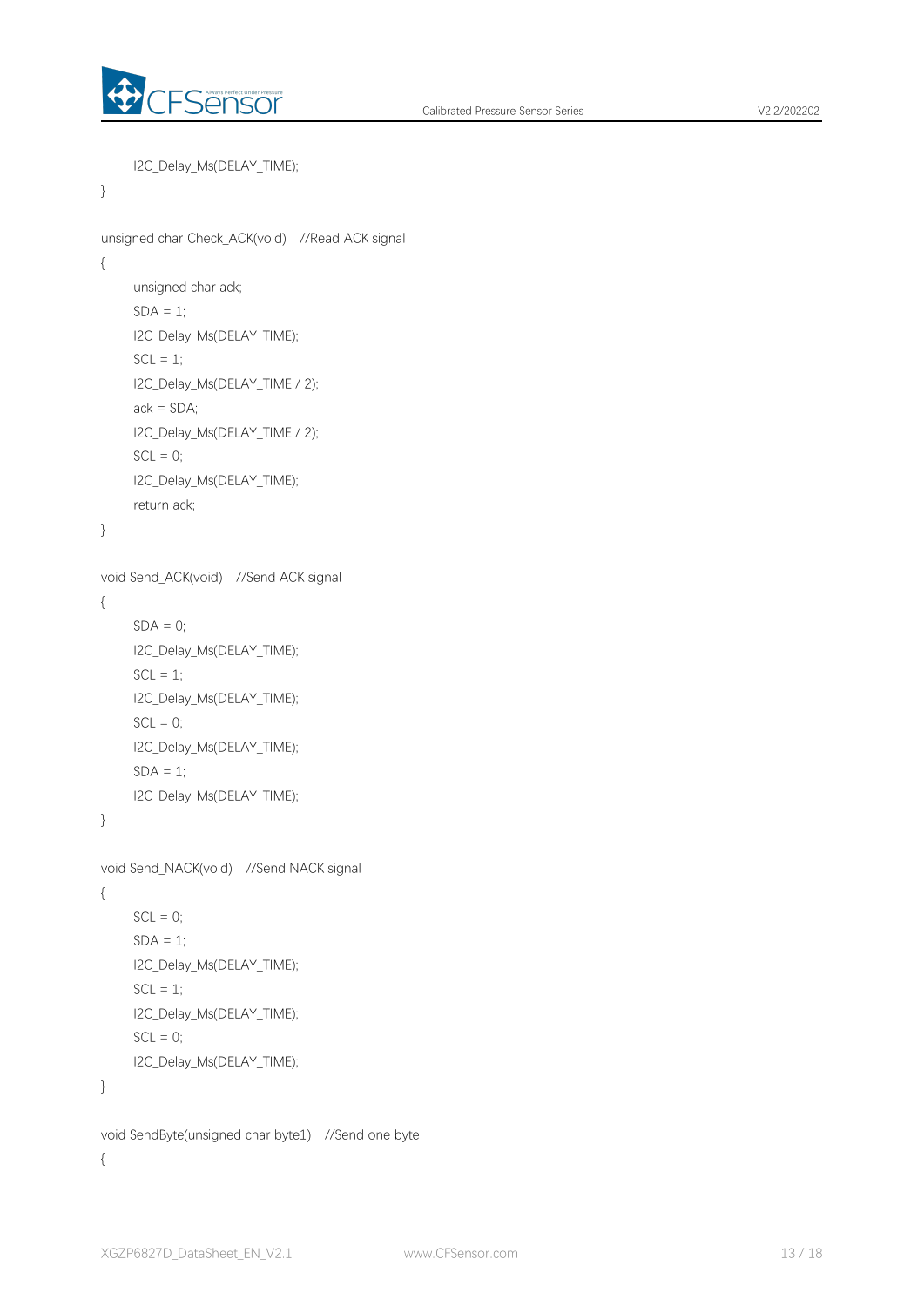

```
unsigned char i = 0;
    do
    {
         if (byte1 & 0x80)
         \{ SDA = 1; }
         else
         \{ SDA = 0; }
         I2C_Delay_Ms(DELAY_TIME);
         SCL = 1;
         I2C_Delay_Ms(DELAY_TIME);
         byte1 \leq t \leq 1;
         i++;
         SCL = 0;
    } while (i < 8);
    SCL = 0;
    I2C_Delay_Ms(DELAY_TIME);
    SDA = 1; //Release SDA Makes it possible for the slave to send an ACK. I2C_Delay_Ms(DELAY_TIME);
}
unsigned char ReceiveByte(void) //Receive one byte
{
    unsigned char i = 0, tmp = 0;
     do
     {
         tmp \ll= 1;SCL = 1;
         I2C_Delay_Ms(DELAY_TIME);
         if (SDA)
         { \t{mp} |-1; }SCL = 0;
         I2C_Delay_Ms(DELAY_TIME);
         i++;
    } while (i < 8);
    return tmp;
}
```
//Write the sensor's address and several command bytes

unsigned char XGZP6827D\_IIC\_Write(unsigned char address, unsigned char \*buf, unsigned char count) {

```
unsigned char timeout, ack;
address &= 0xFE; // The lowest bit of address is 0 means writing
```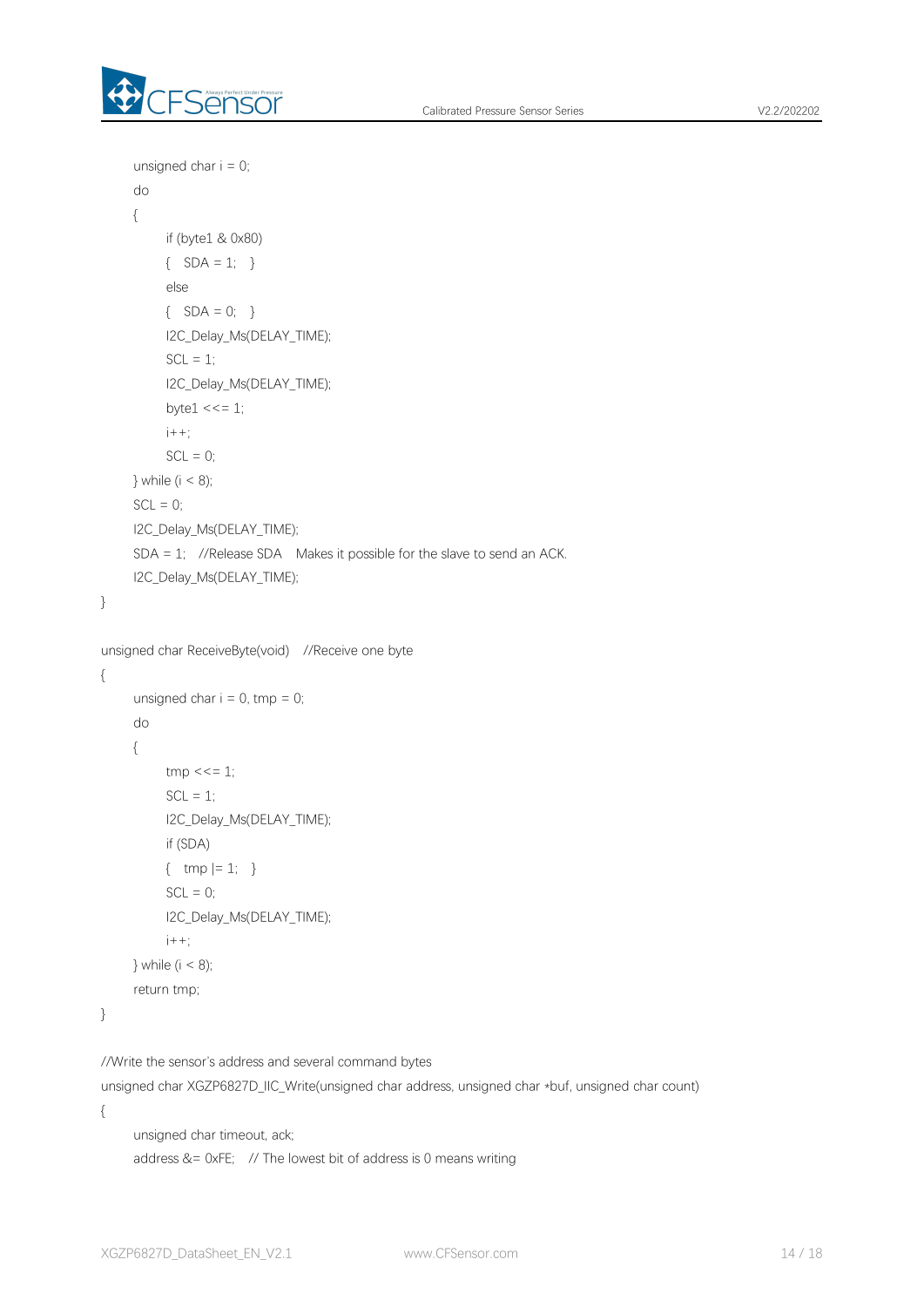

```
Start( );
    I2C_Delay_Ms(DELAY_TIME);
    SendByte(address); //Send the address to the IIC
    I2C_Delay_Ms(DELAY_TIME);
    timeout = 0;do //Getting the ACK response from the sensor means success, otherwise means failure
     {
         ack = Check ACK();
         timeout++;
         if (timeout == 10)
         {
             Stop( );
             return 1;
         }
    } while (ack);
    while (count)
     {
         SendByte(*buf); //Write bytes to the sensor
         I2C_Delay_Ms(DELAY_TIME);
         timeout = 0;
         do
         {
             I2C_Delay_Ms(DELAY_TIME);
             ack = Check ACK();
             timeout++;
             if (timeout == 10)
             { return 2; }
         } while (ack);
         but++;count--;
    }
    Stop( );
    return 0;
}
//Read several bytes of data from the sensor
```
unsigned char XGZP6827D\_IIC\_Read(unsigned char address, unsigned char \*buf, unsigned char count)

{

```
unsigned char timeout, ack;
address | = 0 \times 01lowestbit of address is 1 means reading
Start( );
SendByte(address);
```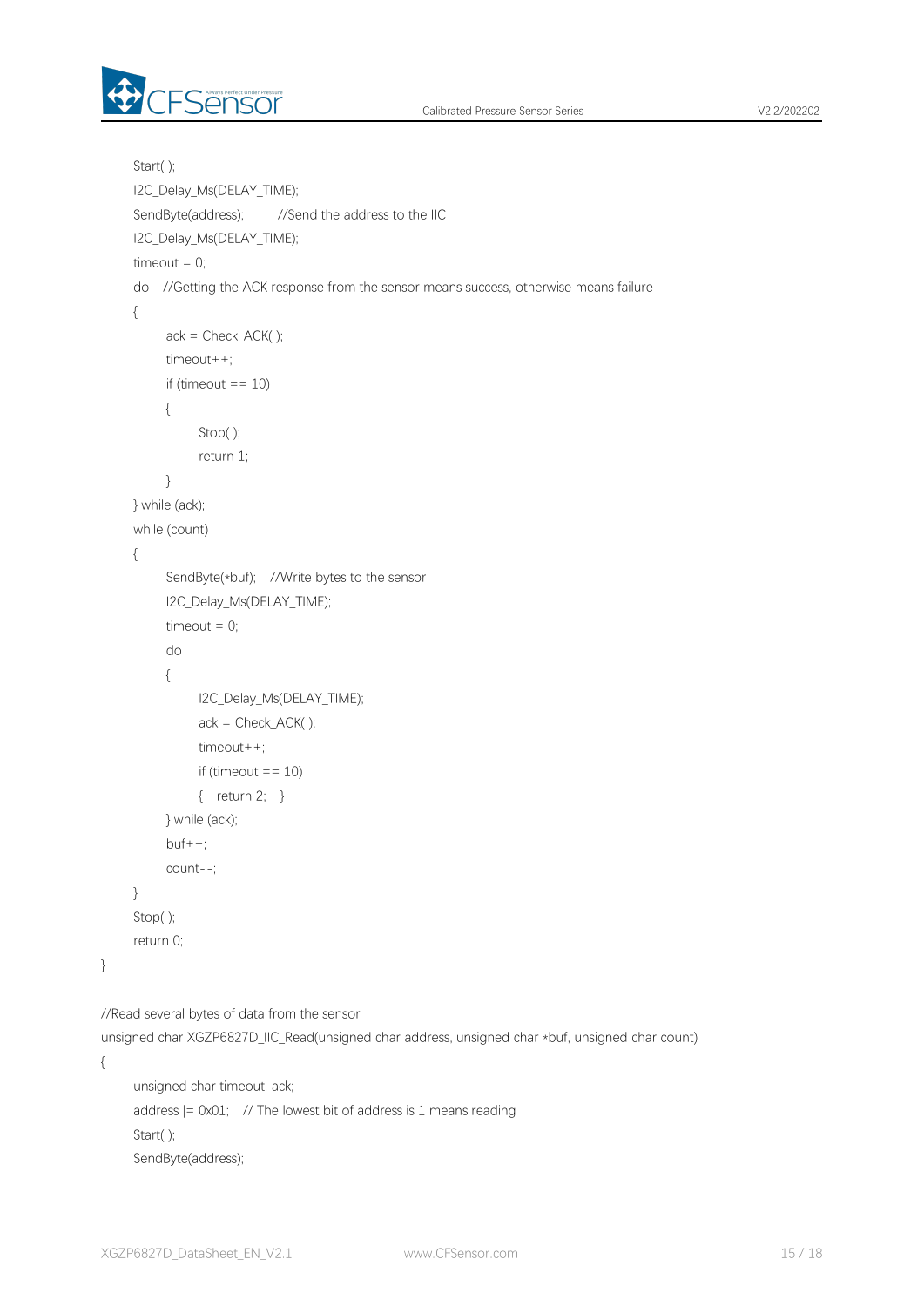

```
I2C_Delay_Ms(DELAY_TIME);
    timeout = 0;
    do //Getting the ACK response from the sensor means success, otherwise means failure
     {
         ack = Check_ACK();
         timeout++;
         if (timeout == 10)
          {
              Stop( );
              return 1;
          }
    } while (ack);
    I2C_Delay_Ms(DELAY_TIME);
    while (count)
     { *buf = ReceiveByte( ); //Read bytes from the sensor
         if (count != 1) //Except the last byte, send ACK to the sensor after receiving byte
              Send_ACK( );
          else
              Send_NACK();
         but++;
         count--;
    }
    Stop( );
    return 0;
}
//Read the status of the sensor and judge whether IIC is busy
unsigned char XGZP6827D_IsBusy(void)
{
    u8 status;
    XGZP6827D_IIC_Read(Device_Address, &status, 1);
    status = (status \gtgt; 7) & 0x01;
    return status;
}
//Judge whether XGZP6827D has activated the function of calibration
unsigned char XGZP6827D_IsEnable(void)
{
    u8 status;
    XGZP6827D_IIC_Read(Device_Address, &status, 1);
    status = (status >> 3) & 0 \times 01;
```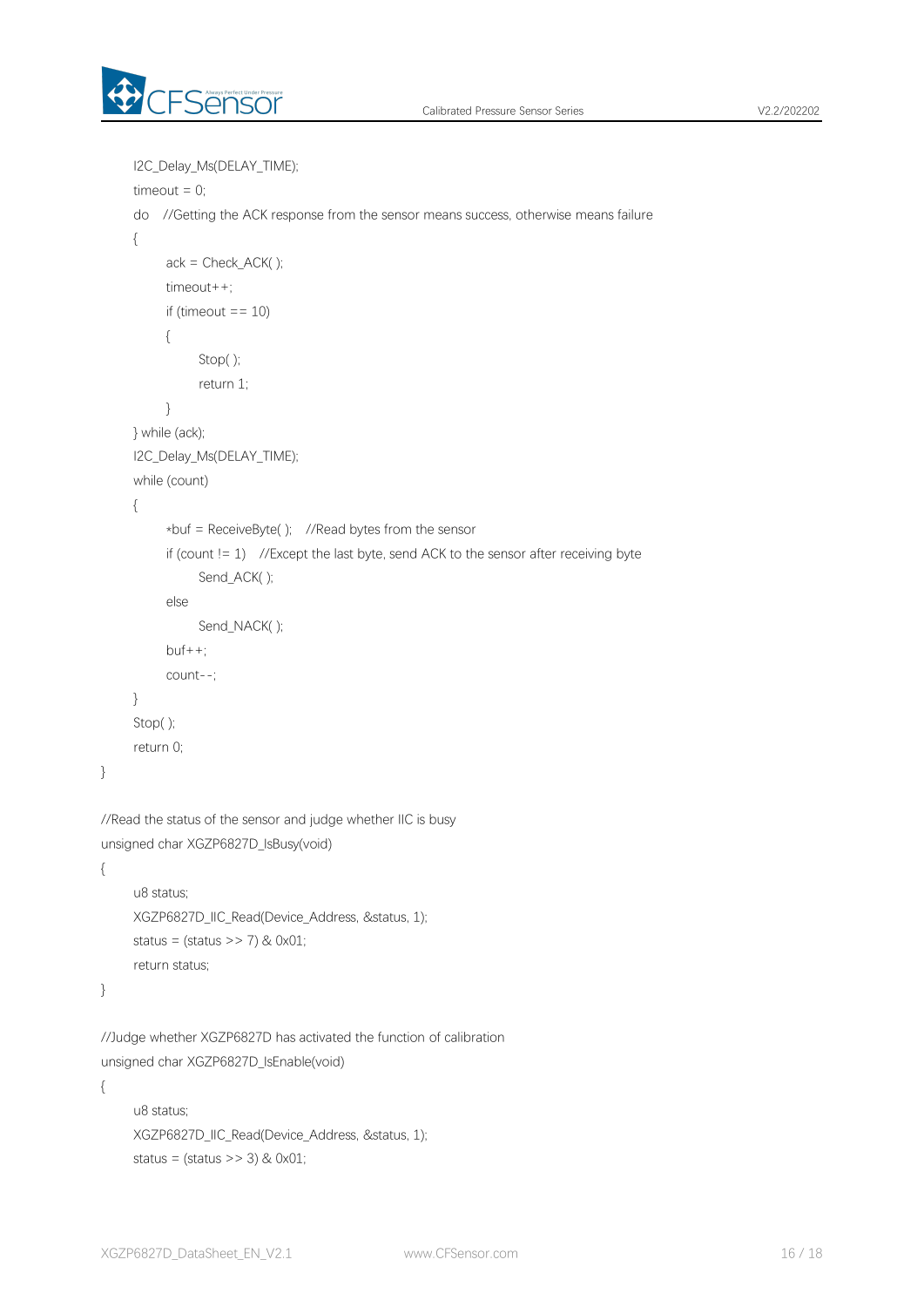

```
return status;
```

```
}
```

```
void XGZP6827D_get_cal(void)
  //Reading and compute pressure and temperature from the XGZP6812D
{
     unsigned int i = 0;
     unsigned char buffer[10] = {0};
     unsigned long press_raw = 0; //variable, used to save the calibrated pressure
     unsigned long temp_raw = 0; //variable, used to save the calibrated temperature
     if(!XGZP6827D_IsCalibrated) //If XGZP6827D has not activated calibrating function
     {
          buffer[0] = 0xE1;buffer[1] = 0 \times 08;
          buffer[2] = 0 \times 00;
          XGZP6827D_IIC_Write(Device_Address, buffer, 3);
          //Let XGZP6827D activate calibrating function
          I2C_Delay_Ms(5);
          for(i = 0; i < 5; i + +1)
          {
               if(XGZP6827D_IsEnable( )) //If XGZP6827D has activated calibrating function
               {
                    I2C_Delay_Ms(5);
                    XGZP6827D_IsCalibrated = 1;
                    printf("XGZP6827D is calibrated\r\n");
                    break;
               }
          }
     }
     else
     {
          printf("XGZP6827D is calibrated\r\n");
     }
     buffer[0] = 0 \times AC;buffer[1] = 0 \times 77;
     buffer[2] = 0x00;
     XGZP6827D_IIC_Write(Device_Address, buffer, 3);
      //Let XGZP6827D start one measurement
     I2C_Delay_Ms(5);
     while(1)
```

```
{
```